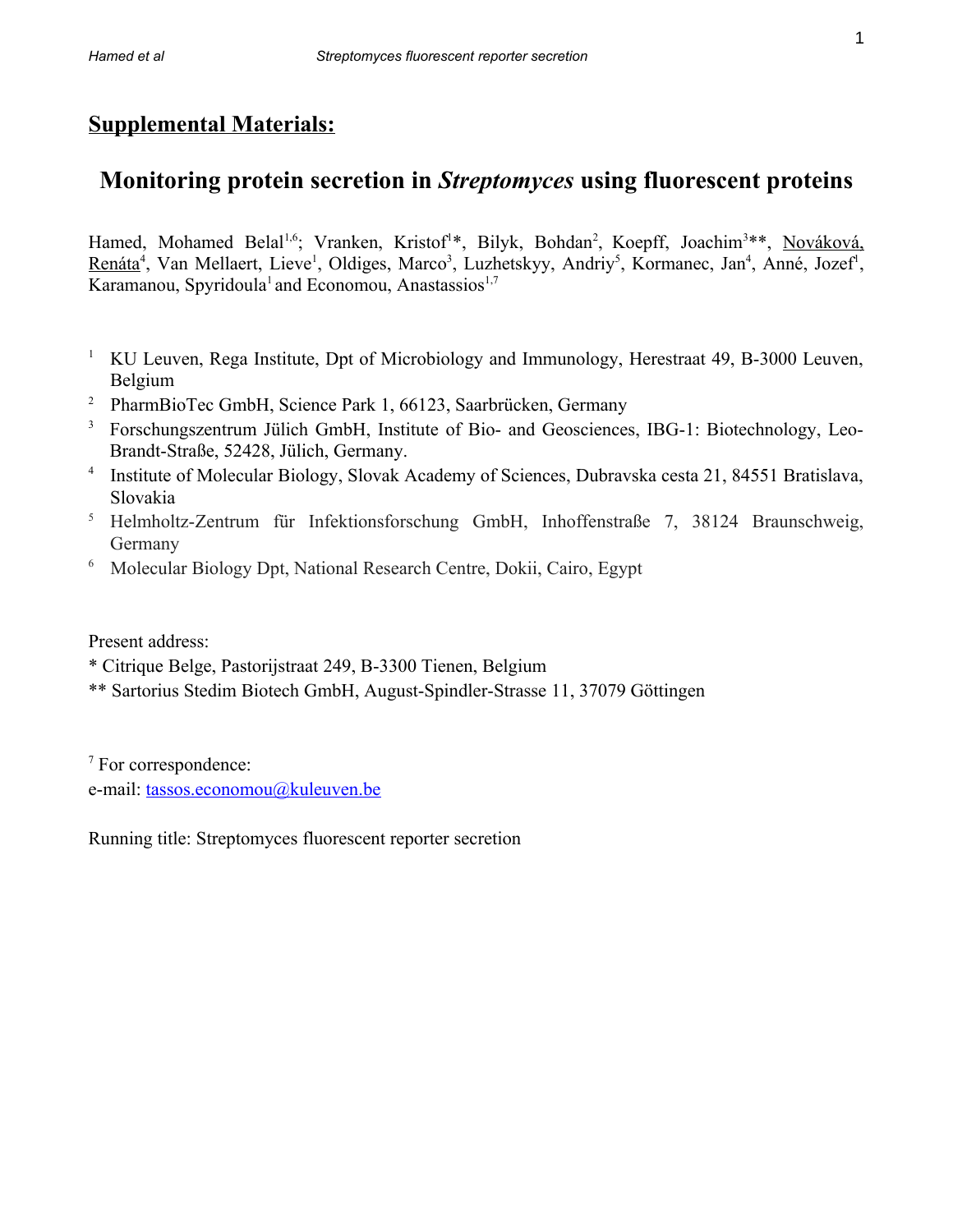### **Supplementary figures**

**Figure S1** Calibration curves for mRFP and eGFP, restriction map of the *Streptomyces* integrative plasmid pAPHII14-mCherry and comparison of the percentage of intracellular folded and released mCherry.

**Figure S2** Integration of the gene encoding for *spSecV-mRFP* into the chromosome of *S. lividans* TK24.

**Figure S3** Schematic representation of the construction of the *lsi*(*SLIV\_34120)-mRFP* fusion cassette.

**Figure S4** Southern blot verification of the chromosomal integration of *spSecL-mRFP*.

**Figure S5** Integration of the gene encoding for *spSecL-mRFP* into the chromosome of *S. lividans* TK24.

**Figure S6** Optimizing mRFP secretion.

### **Supplementary tables**

**Table S1** Oligonucleotides used in this study.

**Table S2** Plasmids used in this study.

**References**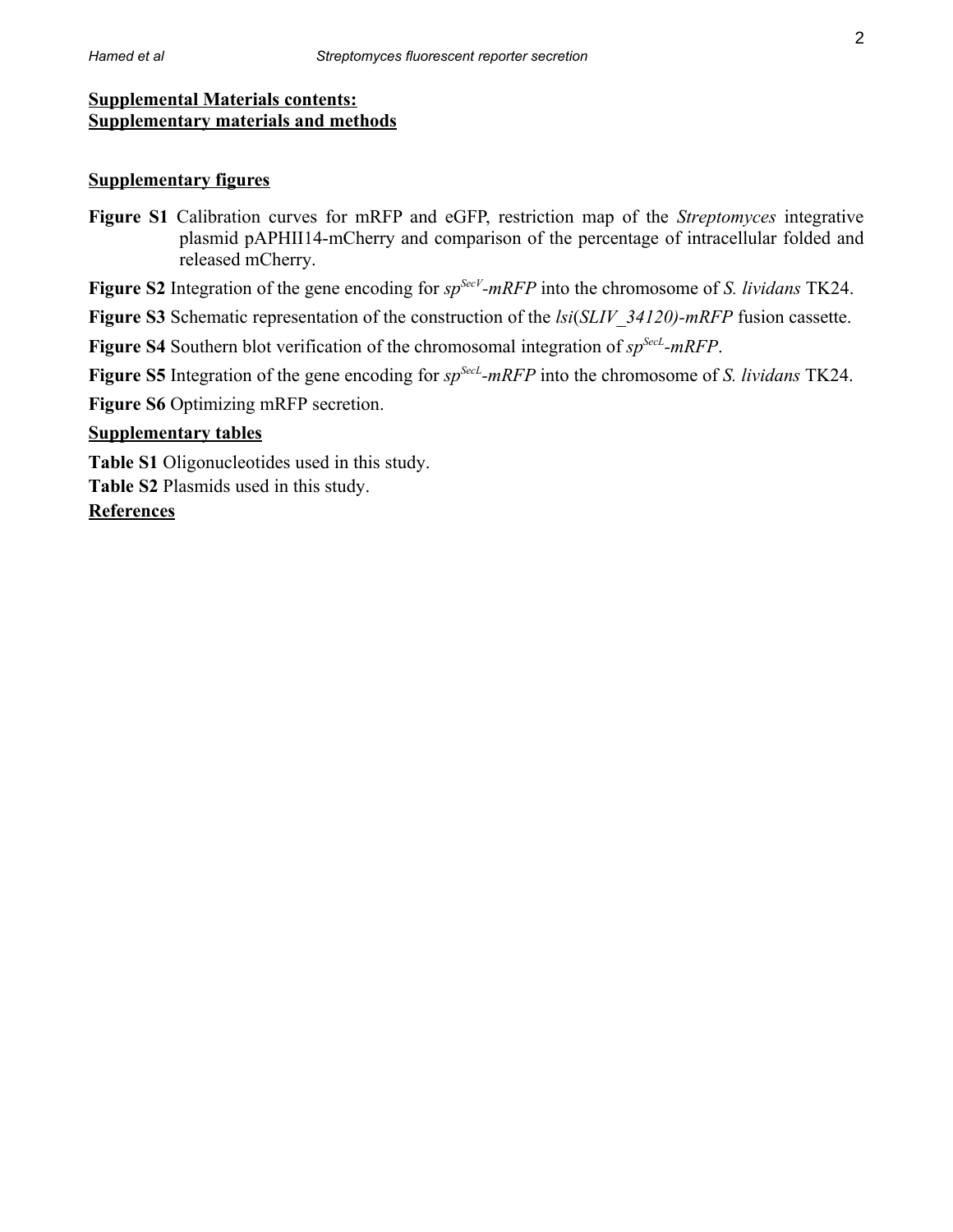#### **Supplementary materials and methods**

#### *Quantification of folded and unfolded intracellular fluorescent proteins*

The quantification of eGFP and mRFP were carried out using the fluorescence intensities of specific protein masses (see materials and methods) and considered as folded amounts. The total folded and unfolded proteins were estimated by quantifying the expression signals of western blot using calibrations curves of signals and protein masses of purified proteins and analyzed by ImageJ software. The unfolded proteins amount were calculated by subtracting the total by the folded amounts.

### *Integration of the spSecL-mRFP gene into the chromosome of S. lividans TK24 via homologous recombination*

Based on the analysis of the secretome of *S. lividans* TK24 the *SLIV\_34120* gene (*S. lividans subtilisin inhibitor* or *lsi,* also known as *sti1*) product is secreted at high levels. This gene is homologous to the *vsi* gene (*S. venezuelae* subtilisin *inhibitor*) we have extensively used before to overexpress and secrete heterologous polypeptides. The signal peptide encoded by *lsi* (SP<sup>SecL</sup>) was fused upstream of *mRFP* to generate *sp*<sup>*SecL</sup>*-*mRFP* (Fig. S3). For the integration of the gene fusion into the</sup> chromosome of *S. lividans* TK24 we used the pAMR4-based deletion system for streptomycetes that relies on the positive selection of double crossover events using the blue pigment-producing gene *bpsA*1).

First, we PCR-amplified a 2-kb DNA fragment upstream of *lsi* with an inserted *Nhe*I restriction site downstream of the signal peptide processing site using the primers 34120Spe and 34120Nhe (Table S1). This DNA fragment was digested using *Spe*I and *Nhe*I and cloned into pAMR4 (1), digested with the same restriction enzymes, resulting in pAMR4-sec1A. Subsequently the *mRFP* reporter gene was PCR-amplified with the primers mRFPNhe and mRFPNdeI (Table S1) using the plasmid pIJ486-sp<sup>SecV</sup>mRFP as a template. The DNA fragment was digested with *Nhe*I and *Nde*I and cloned into pAMR4 sec1A digested with the same enzymes, resulting in pAMR4-sec1AR. Finally, a 2-kb DNA fragment downstream of the *lsi(SLIV\_34120)* gene was PCR amplified using the primers 34120Afl and 34120Hind (Table S1), the DNA fragment was digested using *Afl*II and *Hin*dIII and cloned into pAMR4-sec1AR cut with the same enzymes, resulting in pAMR4-secA2AR (Fig. S3). The correct fusion and cloning in the final plasmid was confirmed by nucleotide sequencing. The plasmid was transformed into the non-methylating *E. coli* ET12567/pUZ8002 strain and then introduced into *S. lividans* TK24 by conjugation with selection for apramycin resistance. Three white (i.e. *bpsA*-negative) apramycin-resistant and kanamycin-sensitive colonies (indicating a double cross-over event) were selected, and the correct replacement of the *lsi (SLIV\_34120)* gene was confirmed by Southern-blot hybridization (Fig. S4). The recombinant strain *S. lividans*, D34120-AR selected colonies, with *lsi* (*SLIV\_34120)* gene replaced by the *mRFP* fused to its signal peptide, were phenotypically similar in growth and sporulation to *S. lividans* TK24.

*Construction of the integration plasmid vector pAPHII14-mCherry containing the mCherry gene, encoding an improved variant of mRFP, under the control of strong ermEp\* promoter.*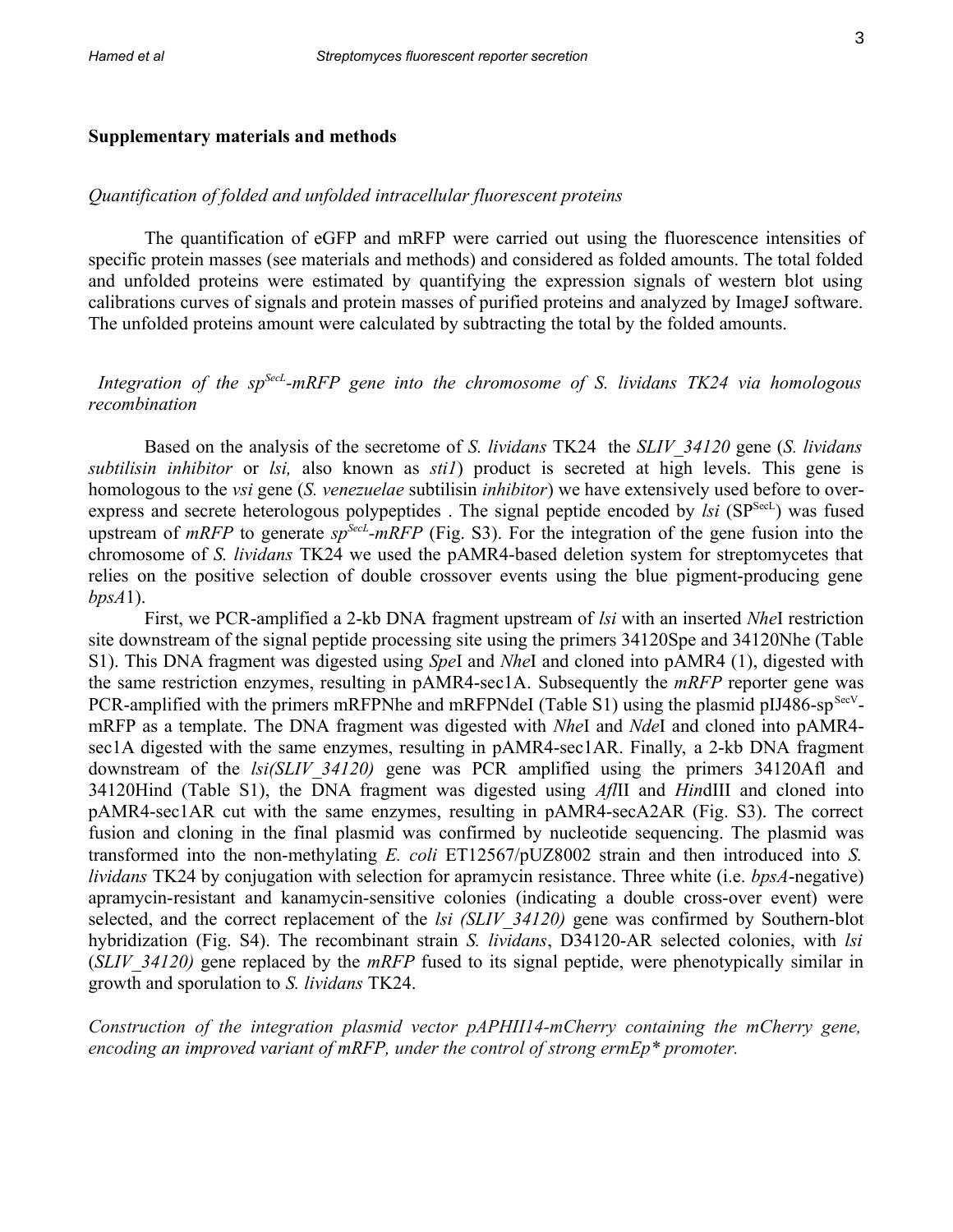The  $ermEp*$  promoter-bearing DNA fragment was PCR amplified using primers  $ErmBam<sub>For</sub>$ and ErmKpn<sub>Rev</sub> (Table S1) and pErmEp3 plasmid as a template. The 300-bp DNA fragment was digested with *Kpn*I and *Bam*HI.and cloned in pMU1s\* plasmid vector digested with the same restriction enzymes, resulting in pMU1s-ermEp4. Subsequently, the *mCherry* gene, encoding an improved variant of mRFP, was amplified from the pmCherry template plasmid (Clontech, Mountain view, CA, USA) with the primers mCherryNde and mCherryNot (Table S1), the 720-bp DNA fragment was digested with *Nde*I and *Not*I and cloned in pMU1s-ermEp4 digested with the same restriction enzymes, resulting in pErmEp-mCherry. Finally, 1500-bp EcoRI (filled with Klenow enzyme) – *Bam*HI DNA fragment from pErmEp-mCherry was cloned in the *Streptomyces* integrative plasmid pAPHII14 digested with *Xho*I (filled with Klenow enzyme) – *Bam*HI, resulting in pAPHII14-mCherry. All DNA fragments and fusions were verified by nucleotide sequencing. The plasmid was introduced into *S. lividans* TK24 chromosome by standard conjugation procedure . Kanamycin-resistant clones were selected and used for measurement of intracellular and extracellular mCherry fluorescence activity.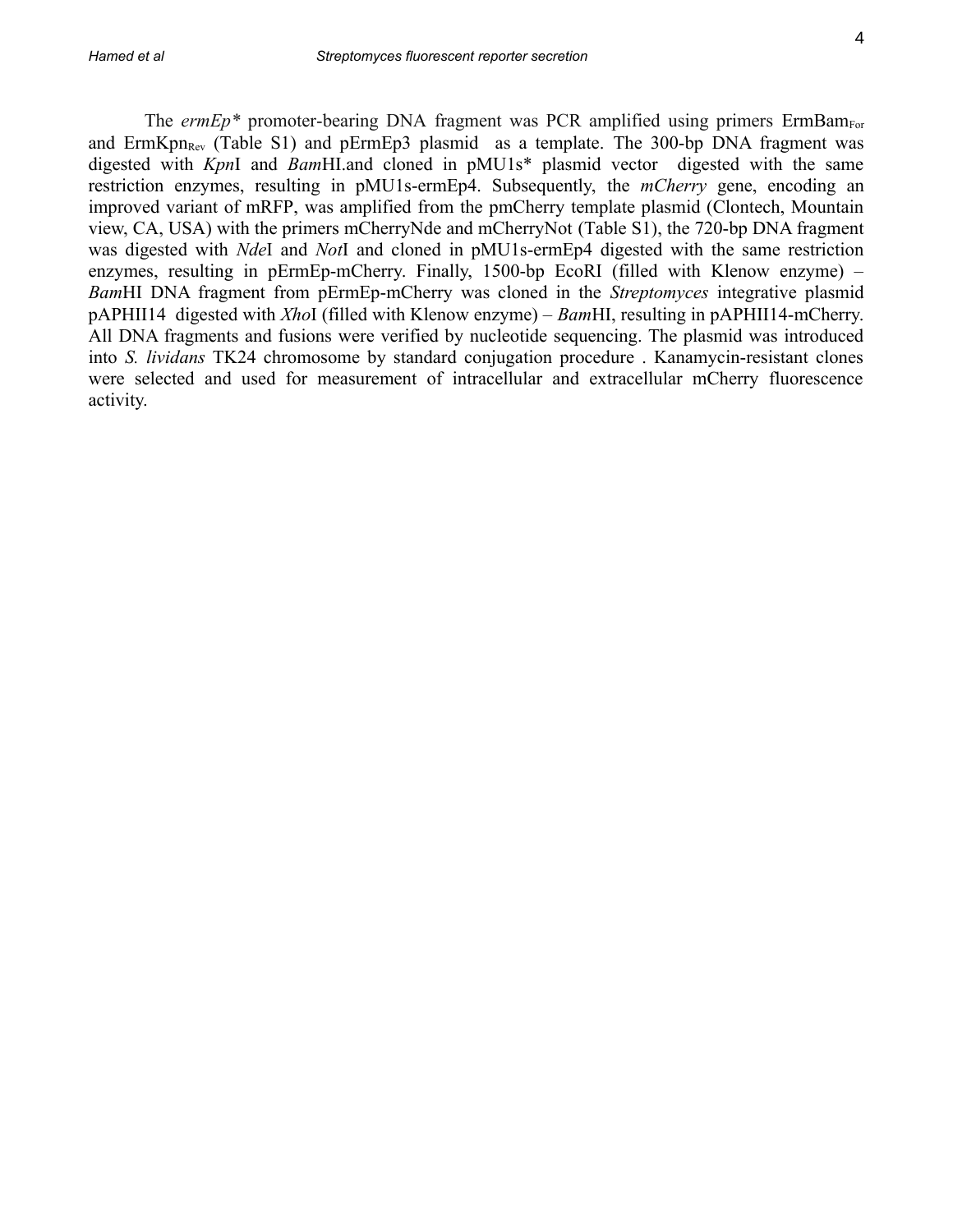### **Supplementary figures:**



**Figure S1:** Calibration curves for mRFP and eGFP, restriction map of the *Streptomyces* integrative plasmid pAPHII14-mCherry and comparison of the percentage of intracellular folded and released mCherry.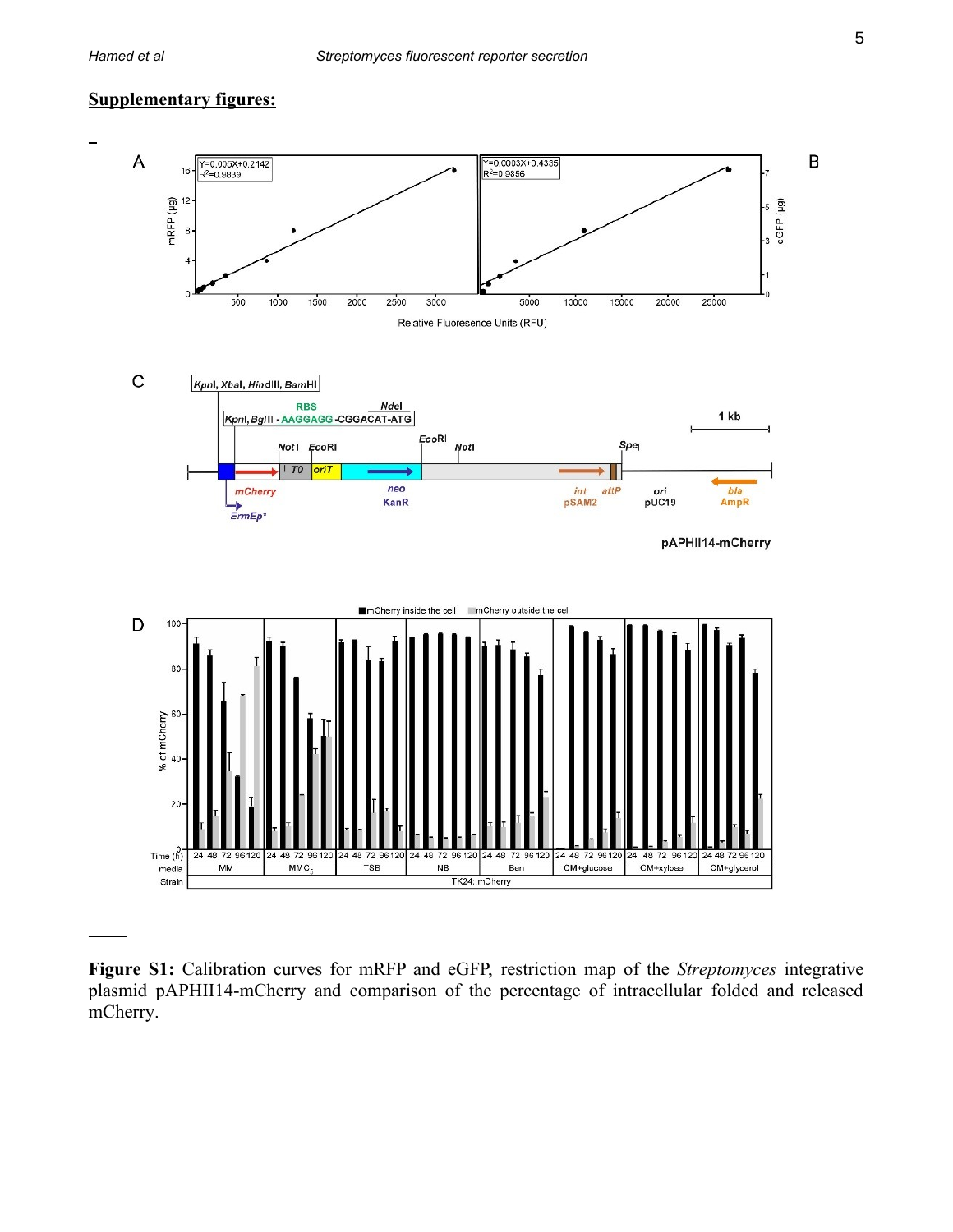**(A)** and **(B)** Calibration curves employed for the correlation of RFU to specific amounts of the fluorescence proteins **(A)** mRFP and **(B)** eGFP. Fluorescence intensity was measured with excitation wavelengths of 550 nm and 485 nm and emission at 580 nm and 510 nm for mRFP and eGFP, respectively.

**(C)** Restriction map of the *Streptomyces* integrative plasmid pAPHII14-mCherry.

pAPHII14 plasmid contains the *mCherry* gene, encoding an improved variant of mRFP, under the control of strong *ermEp\** promoter and strong RBS site (AAGGAGG), *T0* terminator, *oriT* origin of transfer from the broad-host-range plasmid RK2, the kanamycin-resistance gene *neo* (KanR) from Tn*5,* integrase-encoding gene *int* with the *attP* site from the plasmid pSAM2, the *E. coli* ColE1 replication origin and the ampicillin resistance gene *bla* (AmpR) from pBluescript II SK+. The relevant restriction sites are indicated.

**(D)** Comparison of the percentage of folded mCherry both intracellular and secreted.

The percentage of intracellular folded signal peptide-less mCherry expressed by *S. lividans* TK24 (black) compared with the percentage of signal peptide-less mCherry found in the spent growth medium and which derives from cell lysis (gray). Relative fluorescence units (RFU) for mCherry, were determined by measuring the emission at 600 nm after excitation at 570 nm.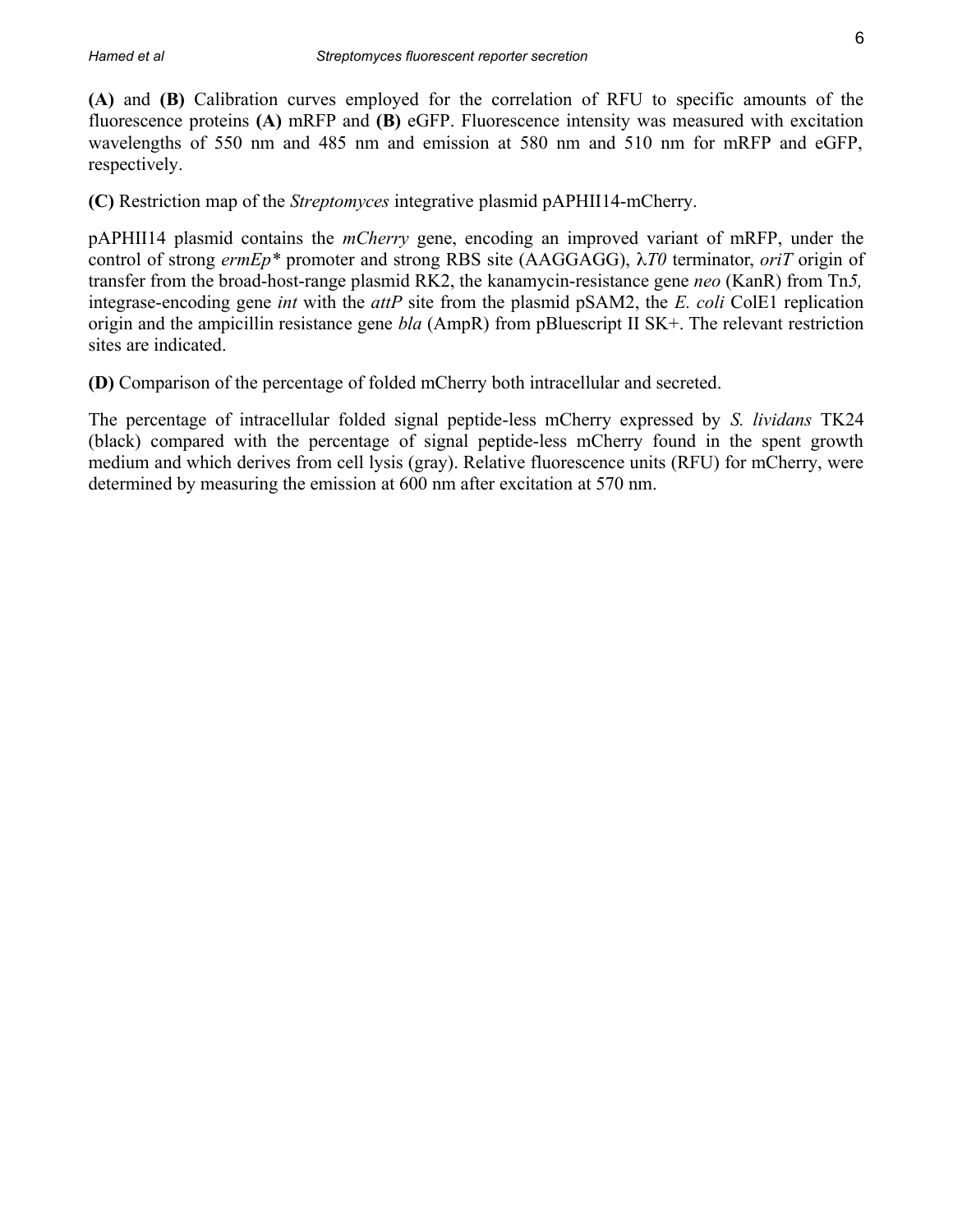

**Figure S2.** Integration of the gene encoding for *spSecV-mRFP* into the chromosome of *S. lividans* TK24.

The phage VWB integrase catalyzes integration of the pTOS+*spSecV-mRFP* into the VWB attachment site of *S. lividans* TK24 (i). The plasmid is integrated into the genome and selection for the plasmid is provided by *aac(3)IV* encoding the apramycin resistance marker (ii). After expression of the *dre* recombinase, the region flanked by two *rox* sites is deleted thus leaving behind only the *spSecV-mRFP*encoding gene and one *rox* site in the genome (iii).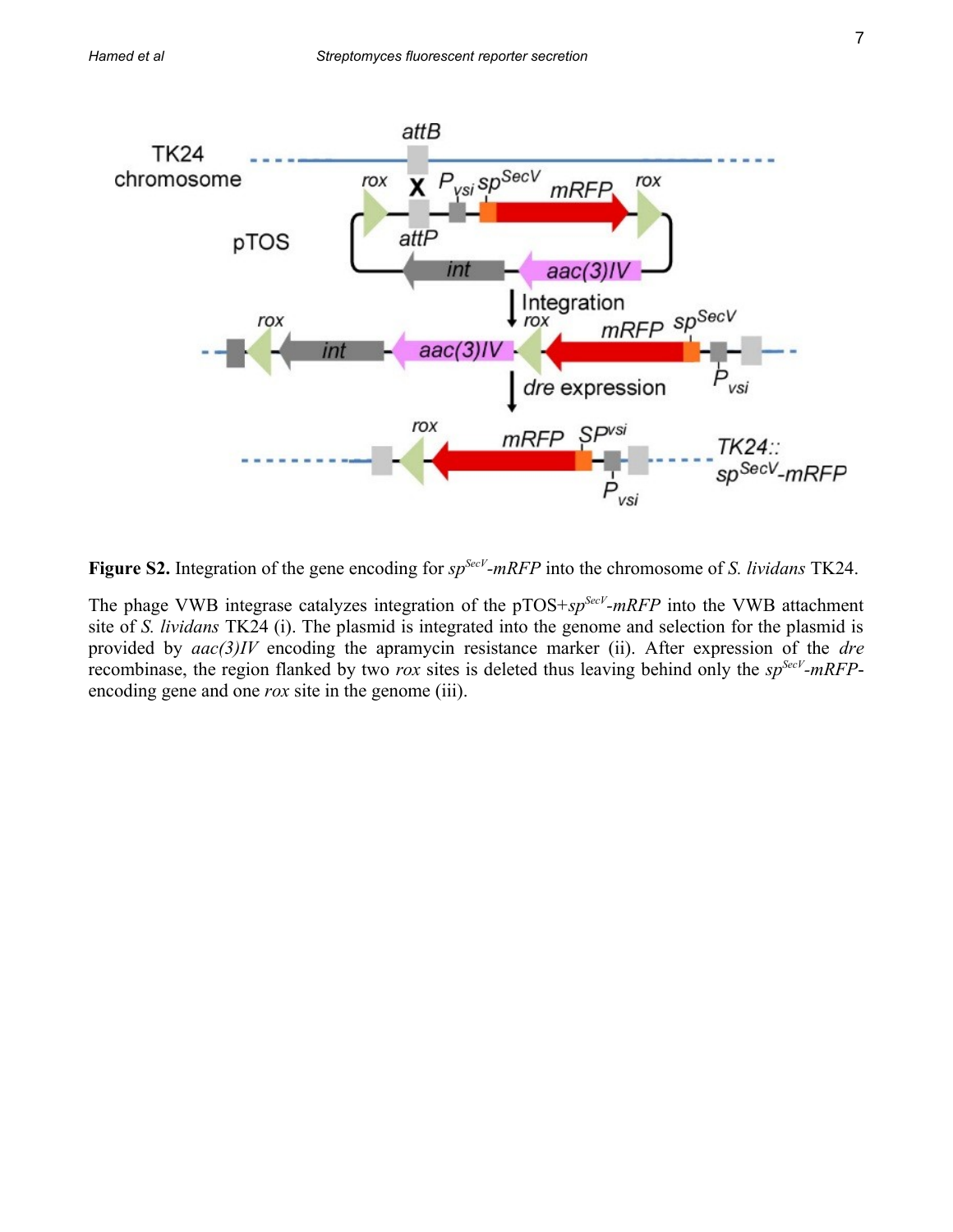

**Figure S3** Scheme of the construction of the *spSecL-mRFP* fusion cassette.

The PCR product of 2-kb DNA fragments from *S. lividans* TK24 (the upstream and downstream region of *the lsi* gene (*SLIV\_34120*) were cloned in pAMR4 (1), resulting pAMR4-secA2AR. The nucleotide and amino acid sequence of the partial signal sequence for *lsi* and the fusion to *mRFP* through an inserted *Nhe*I site are indicated. The arrow indicates the predicted signal peptidase cleavage site (2). See Supplementary Materials and methods for details. The promoter-less *bpsA* gene, the kanamycin resistance gene from Tn*5* (*neo*), and the apramycin resistance gene *aac3(IV)* with *oriT* and (flippase recognition target) FRT regions of plasmid pAMR4 are also indicated.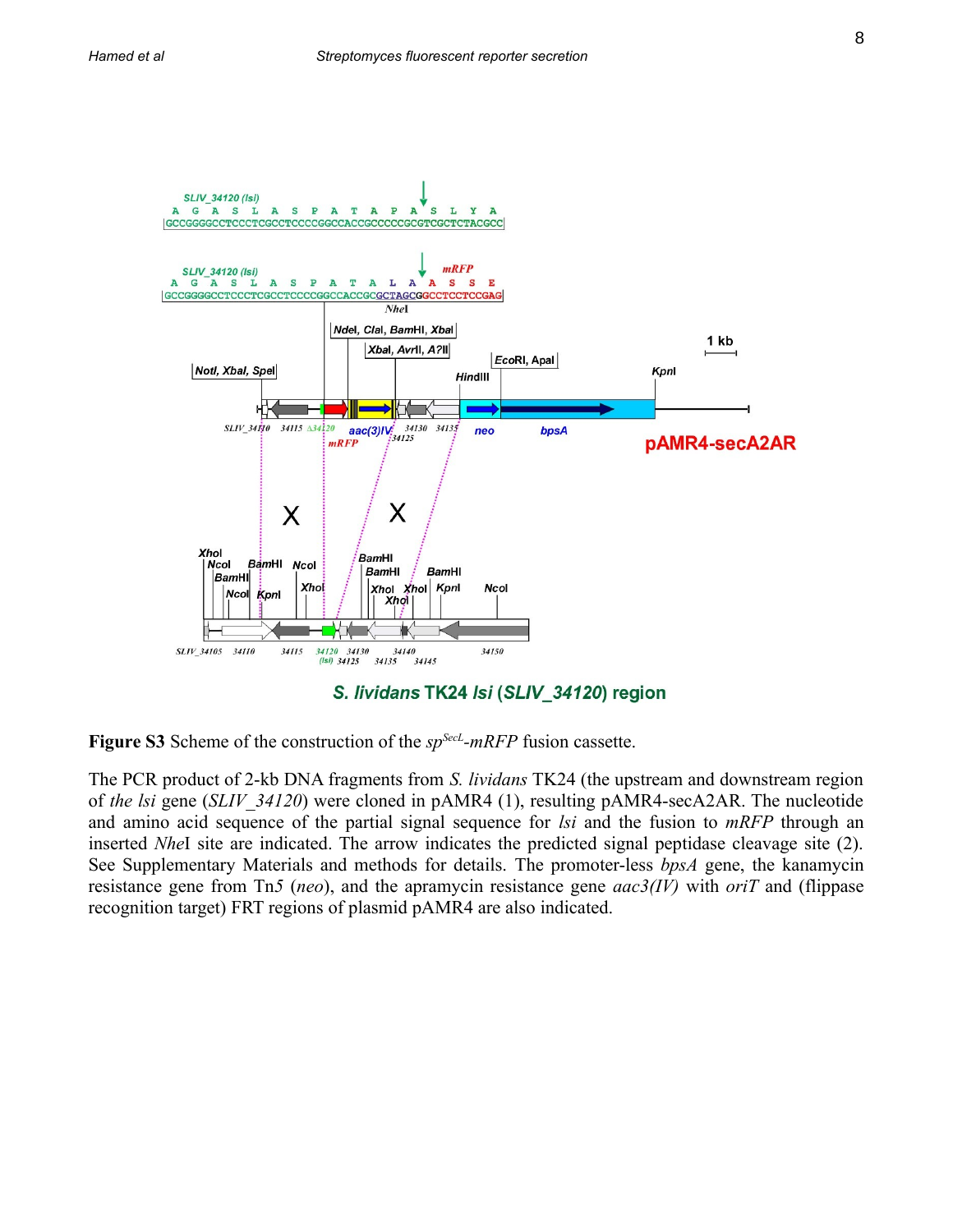

**Figure S4:** Southern blot verification of *spSecL-mRFP* chromosomal integration

(**A**) Physical maps of chromosomal DNA containing the wild-type *S. lividans* TK24 *lsi*(*SLIV\_34120)* region, and the *S. lividans*, D34120-AR mutant strain with replaced *lsi*(*SLIV\_34120)* gene by a fusion containing its signal sequence fused to *mRFP.* Thick arrows denote the direction and size of genes; green arrow indicates the *lsi*(*SLIV\_34120)* gene; red arrow represents the *mRFP* gene. Gene labelling is based on the genomic sequence of *S. lividans* TK24 (GenBank Acc. No. CP009124) (3). The pink bar below the maps represents the probe used for Southern hybridization analysis. Relevant restriction sites are indicated. **(B)** Southern hybridization analysis of chromosomal DNA from the indicated strains verifying the correct integration. 1 µg of DNA from the corresponding strain was digested with the restriction enzymes indicated, separated by electrophoresis in 0.8% (w/v) agarose gel and transferred on Hybond N (Amersham) as described in (4). Hybridization followed the standard DIG protocol (Roche, Mannheim, Germany) using the DIG-labelled probe for verification of correct integration. Lambda DNA-*Bst*EII digest was used as the size standard.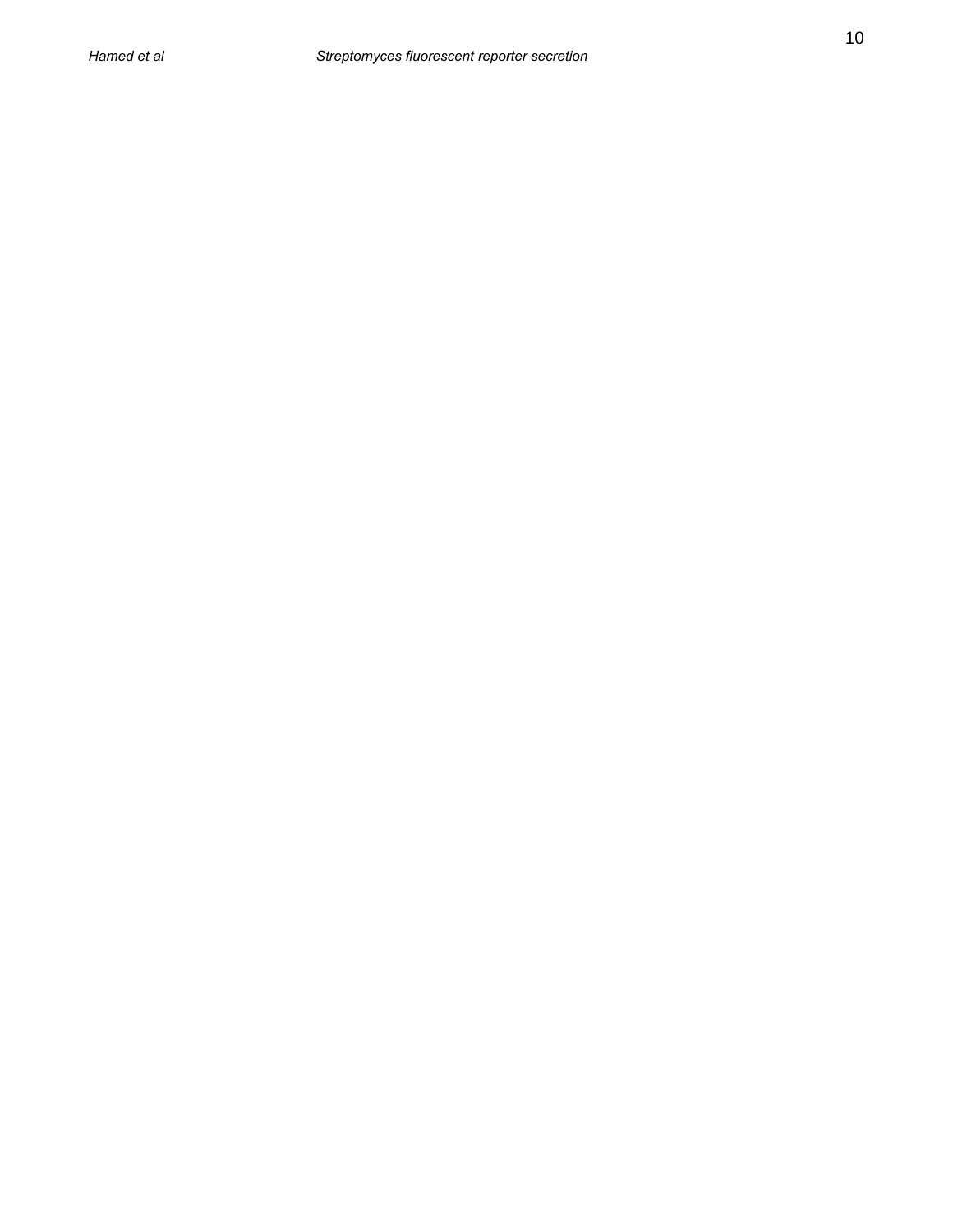

**Figure S5:** Integration of the gene encoding for *spSecL-mRFP* into the chromosome of *S. lividans* TK24.

**(A)** and **(B)** Comparison of cell growth of *S. lividans* TK24 as a wild type and TK24::*spSecL-mRFP* or TK24/ pIJ486 plasmid in minimal medium (MM) and nutrient broth (NB) expressed as values of dry cell weight (DCW) (g/L).  $n=3$ , values represent mean  $\pm$  SD.

**(C)** and **(D)** the amounts of mRFP secreted (in mg/L) from TK24::*spSecL-mRFP* in minimal medium (MM) and nutrient broth (NB) for the indicated time related to its growth curves in the same media.  $n=3$ , values represent mean  $\pm$  SD.

**(E)** Western blot analysis immuno-probed for intracellular mRFP with  $\alpha$ -mRFP antibodies in TK24 grown in minimal medium (MM) and nutrient broth (NB). Total cell lysates loaded are equivalent to 0.6 mg of dry cell mass of TK24::*spSecL-mRFP* grown for the indicated times in the indicated media,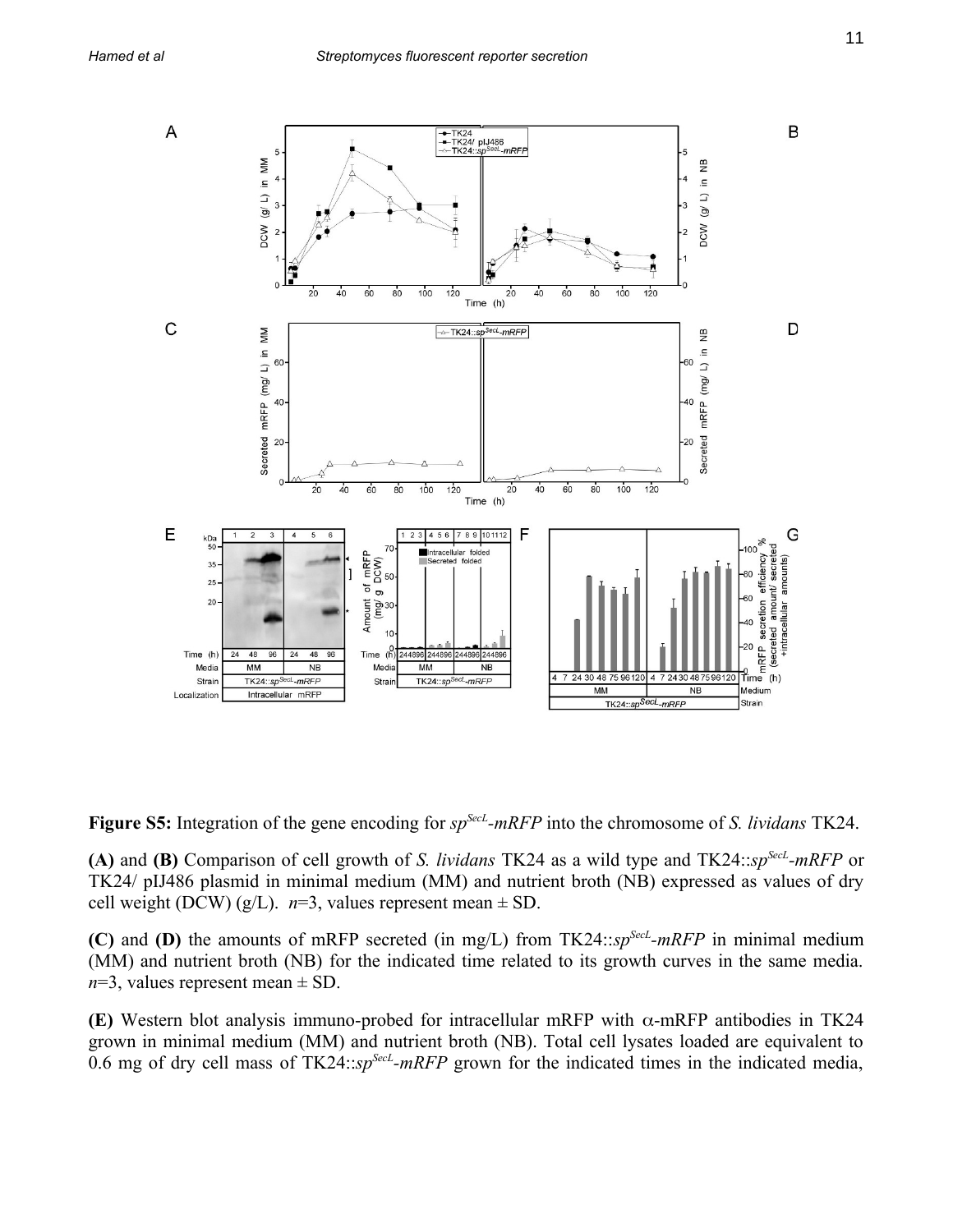washed twice and loaded on 12% SDS-PAGE and visualized using  $\alpha$ -mRFP antibodies. Intact mRFP is indicated (filled arrow); stars indicate degradation of mRFP.

**(F)** Comparison of the yield of secreted and intracytoplasmic folded mRFP (in mg) correlated to a gram of dry cell mass from TK24::*spSecL-mRFP* grown in minimal medium (MM) and nutrient broth (NB) for the indicated time related to its growth curves in the same media.  $n=3$ , values represent mean  $\pm$  SD.

**(G)** Secretion efficiency, expressed as % of the total detectable secreted and folded mRFP as a fraction of the total synthesized SPSecL-mRFP (folded secreted+folded cytoplasmic+non-folded cytoplasmic), of TK24::*spSecL-mRFP* in minimal medium (MM) and nutrient broth (NB) for the indicated time related to its growth curves in the same media.  $n=3$ , values represent mean  $\pm$  SD.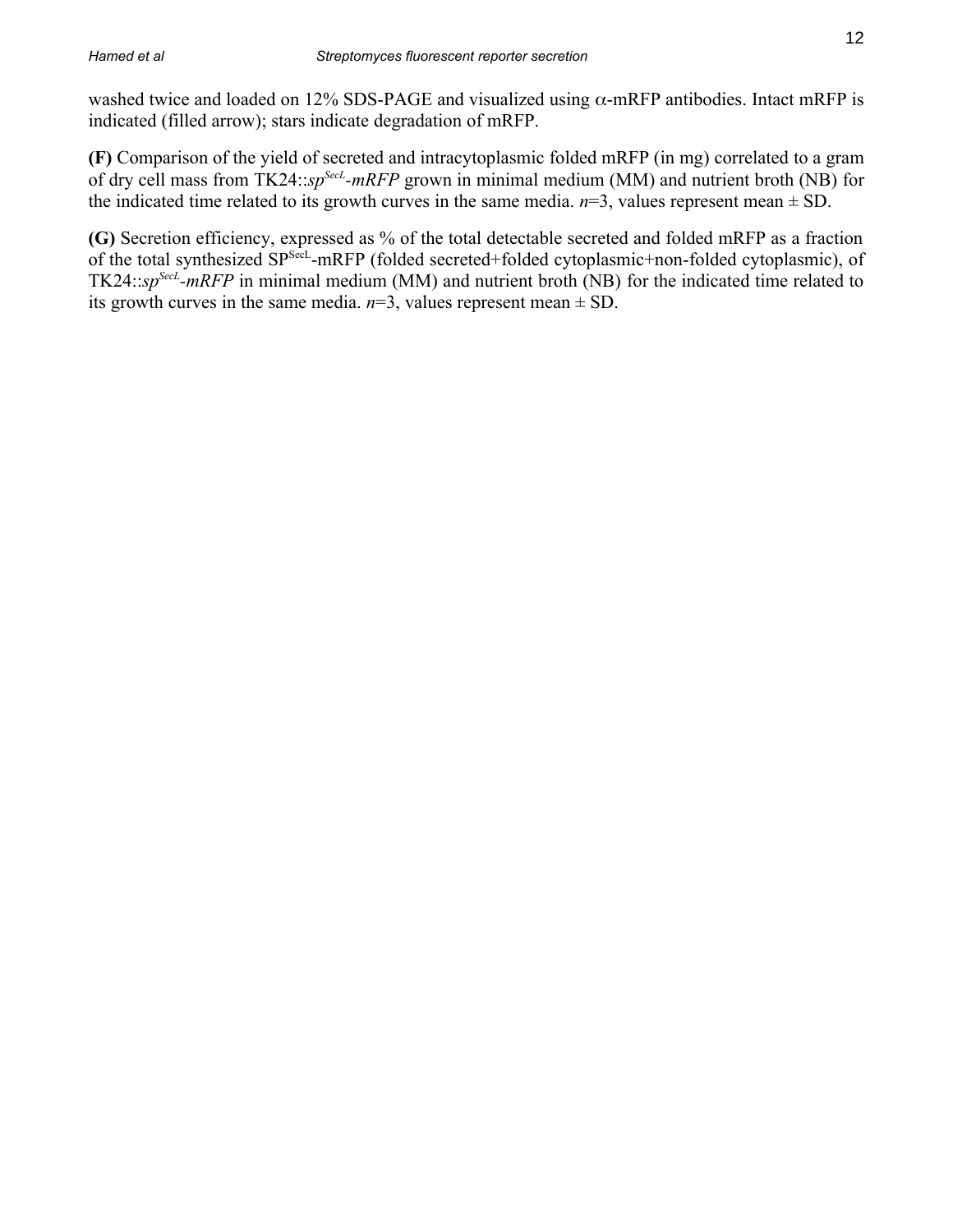

**Figure S6**: Optimizing mRFP secretion

**(A)** and **(B)** Comparison of cell growth of *S. lividans* TK24/pIJ486 or TK24/pIJ486-*spSecV-mRFP* in different media. TSB=tryptic soy broth; Ben= Bennet medium; MMC= minimal medium supplemented with casamino acids (5  $g/L$ ) NB=nutrient broth; CM= complete medium supplemented with different carbon sources (glucose, glycerol and xylose) (16 g/L). The nitrogen source for this medium had previously been optimized (5). **(C)** The amount of folded secreted mRFP determined in (mg/L) produced by TK24/pIJ486-*spSecV-mRFP* (High production level) in a different batch of nutrient broth medium (NB) than that used in this study.  $n=3$ , values represent mean  $\pm$  SD.

**(D) and (E)** The amount of folded secreted **(D)** and intracytoplasmic **(E)** mRFP in (mg) correlated to a gram of dry cell weight (DCW) produced by TK24/pIJ486-*spSecV-mRFP* (High production level) in the indicated media and time, related to its growth curve in the same media. *n*=3, values represent the mean  $\pm$  SD.

**(F)** Secretion efficiency, expressed as % of the total detectable secreted and folded mRFP as a fraction of the total synthesized SP<sup>SecV</sup>-mRFP (folded secreted+folded cytoplasmic), of TK24/pIJ486-sp<sup>SecV</sup>-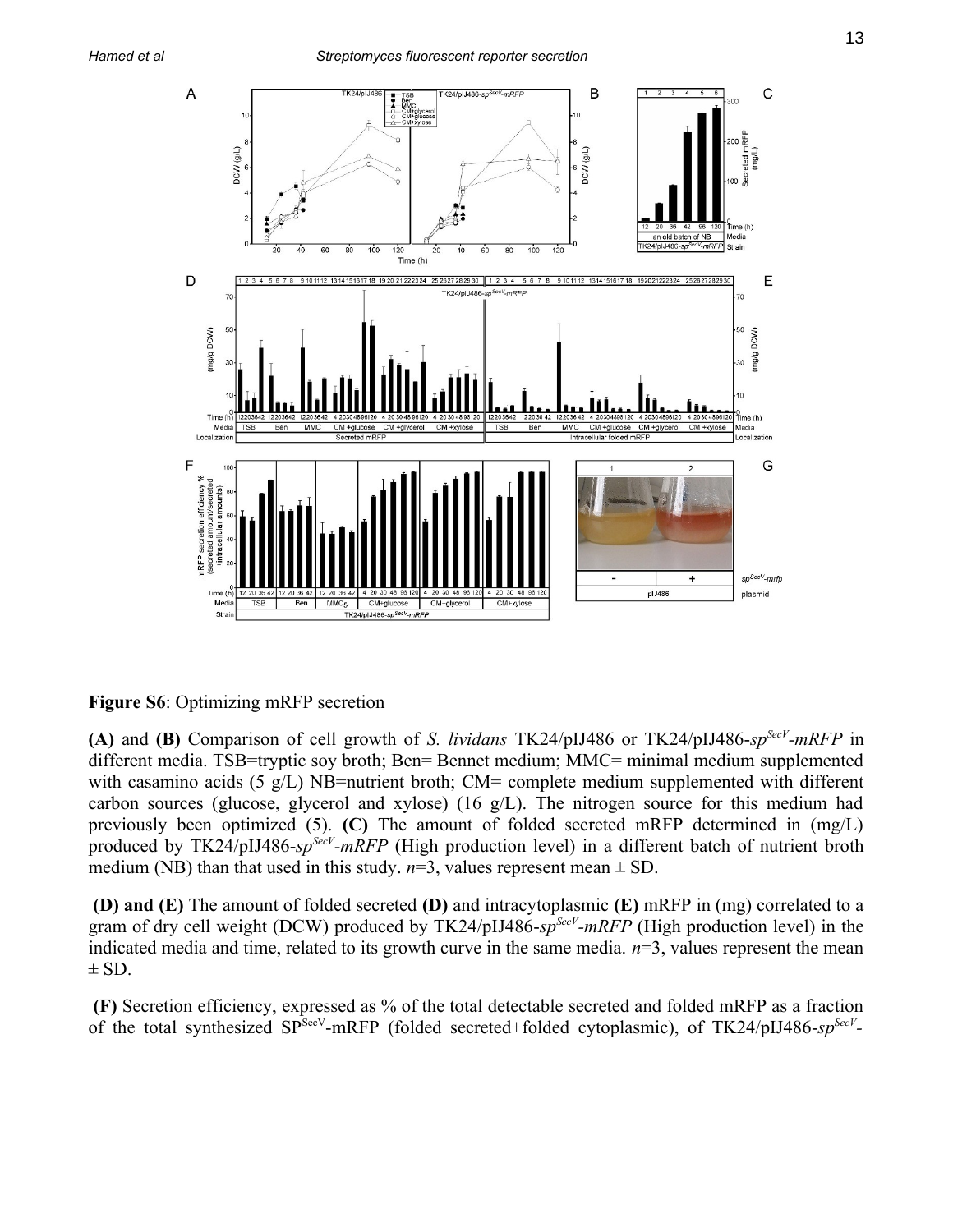*mRFP* (High production level) in indicated media for the indicated time related to its growth curves in the same media.  $n=3$ , values represent mean  $\pm$  SD.

**(G)** Difference in culture color between an *S. lividans* TK24/pIJ486 (left) and an *S. lividans* TK24/pIJ486-*spSecV-mRFP* (right) colony when inoculated and grown in NB medium for 48h.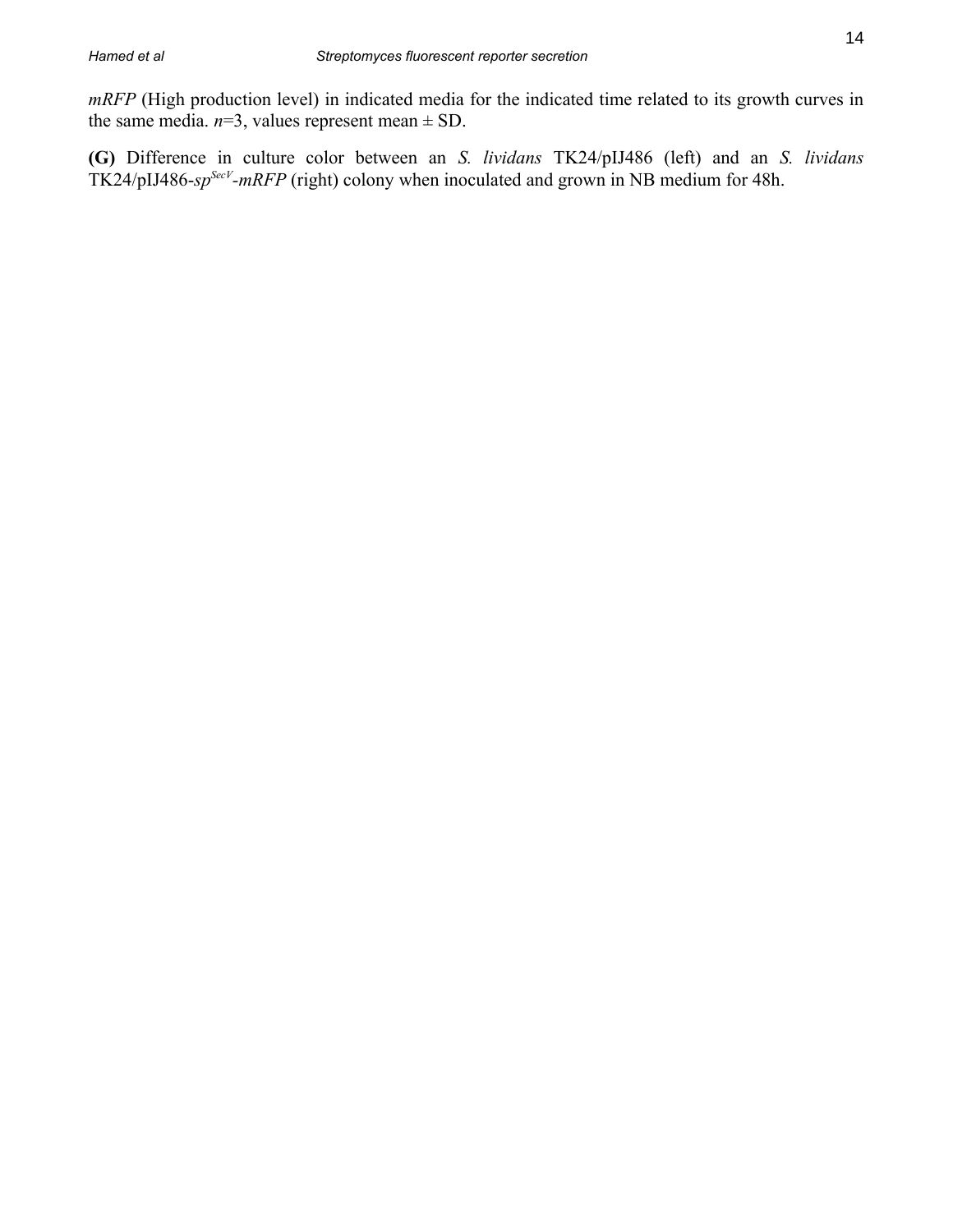# **Supplemental Tables**

| <b>Name</b>           | Sequence $(5^2 - 3^2)$ direction     | <b>Restriction sites</b> |
|-----------------------|--------------------------------------|--------------------------|
| RFP <sub>For</sub>    | <b>TAAGCGCTTCCTCCGAGGACGTCATC</b>    | EcoR47III                |
| RFP <sub>Rev</sub>    | ATGAATTCCTAGGCGCCGGTGGAGTGG          | EcoRI                    |
| GFP <sub>For</sub>    | ATCTGCAGTGAGCAAGGGCGAGGAGC           | PstI                     |
| $GFP_{Rev}$           | ATGAATTCCTATTACTTGTACAGCTCGTCC       | EcoRI                    |
| 34120Spe              | CCCCCACTAGTGCTGTGTCTGGACTCGCGGGCGG   | Spel                     |
| 34120Nhe              | CCCCCGCTAGCGCGGTGGCCGGGGAGGCGAGGG    | NheI                     |
| 34120Afl              | CCCCCCTTAAGCTCCCGGTTCAGGGGCACGGTCGG  | $Afl$ II                 |
| 34120Hind             | CCCCCAAGCTTCATGGAGTACGACCGCGAAGGACC  | HindIII                  |
| mRFPNheI              | CCCCCGCTAGCGGCCTCCTCCGAGGACGTCATCAAG | NheI                     |
| mRFPNdeI              | CCCCCCATATGTCCTAGGCGCCGGTGGAGTGGCGG  | NdeI                     |
| $ErmBam_{\rm For}$    | CCCCGGATCCAGCCCGACCCGAGCACG          | BamHI                    |
| ErmKpn <sub>Rev</sub> | CCCCGGTACCGATCCTACCAACCGGCACG        | KpnI                     |
| mCherryNde            | CCCCCATATGGTGAGCAAGGGCGAGGAGG        | NdeI                     |
| mCherryNot            | CCCCCCGCGGCCGCTACTTGTACAGCTCGTCCATGC | NotI                     |

### **Table S1: Oligonucleotides used in this study**

Restriction endonuclease cleavage sites are underlined, stop codons are indicated in bold.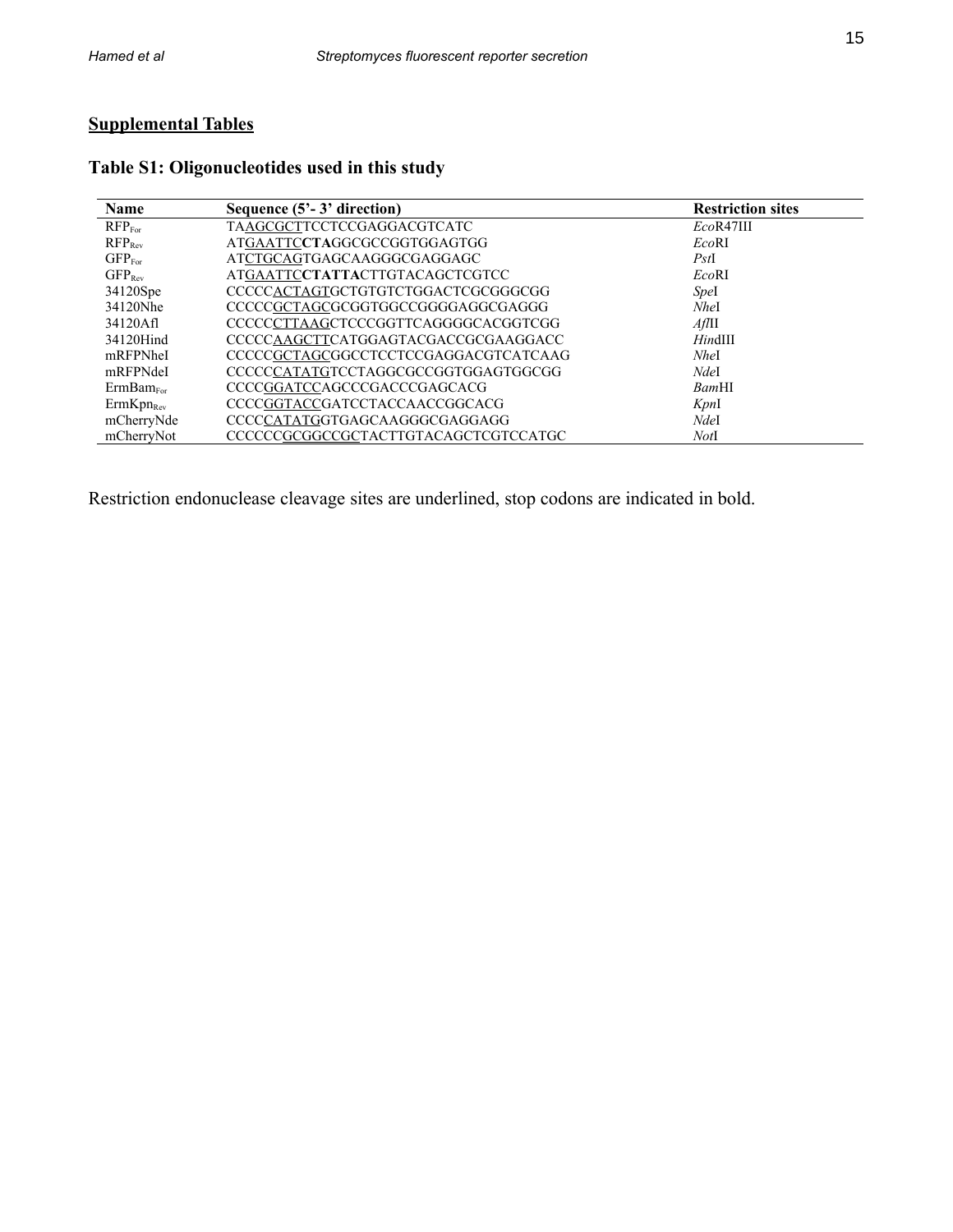## **Table S2: Plasmids used in this study**

| Name                                                                    | <b>Relevant properties</b>                                    | References |
|-------------------------------------------------------------------------|---------------------------------------------------------------|------------|
| E. coli plasmids                                                        |                                                               |            |
| pGEM-T Easy                                                             | Multiple cloning site, bla                                    | Promega    |
| pRSETB                                                                  | Expression vector containing the N-terminal                   | This study |
|                                                                         | hexahistidinyl tag mRFP gene.                                 |            |
| pBSDK0.6Sma                                                             | pBluescript $KS(+)$ derivative containing the S.              |            |
|                                                                         | venezuelae vsi promoter and signal sequence                   |            |
| pBSVX                                                                   | pBluescript $KS(+)$ derivative containing the S.              |            |
|                                                                         | venezuelae vsi promoter and the signal sequence               |            |
|                                                                         | of S. lividans xlnC                                           |            |
| $pBSV$ /sp <sup>Tat</sup> -eGFP                                         | pBSVX derivative containing the S. venezuelae                 |            |
|                                                                         |                                                               | This study |
|                                                                         | vsi promoter, followed by the S. lividans xlnC                |            |
|                                                                         | signal sequence and the eGFP cDNA.                            |            |
| $pBSV$ /sp <sup>Tat</sup> -mRFP                                         | pBSVX derivative containing the S. venezuelae                 | This study |
|                                                                         | vsi promoter, followed by the S. lividans xlnC                |            |
|                                                                         | signal sequence and the mRFP cDNA.                            |            |
| pBSDK/sp <sup>SecV</sup> -mRFP                                          | pBSDK0.6Sma derivative containing the S.                      | This study |
|                                                                         | venezuelae vsi promoter and signal sequence                   |            |
|                                                                         | and the mRFP cDNA.                                            |            |
| pErmEp3                                                                 | LITMUS 28 derivative containing ermEp*                        |            |
|                                                                         | promoter.                                                     |            |
| pMU1s-ermEp4                                                            | pMU1s derivative containing ermEp* promoter                   |            |
|                                                                         | and apramycin resistant gene $aac(3)IV$ .                     |            |
| pmCherry                                                                | Plasmid contains mCherry gene. The vector                     | This study |
|                                                                         | backbone contains a pUC origin of replication                 |            |
|                                                                         | for propagation in $E$ . $\text{coli}$ , and an f1 origin for |            |
|                                                                         | single-stranded DNA production. A neomycin-                   |            |
|                                                                         | resistance cassette (Neo <sup>r</sup> ).                      |            |
| pEmrEp-mCherry                                                          | pMU1s-ermEp4 derivative containing mCherry                    | This study |
|                                                                         | gene.                                                         |            |
| <i>E. coli</i> $\rightarrow$ <i>Streptomyces</i> conjugational plasmids |                                                               |            |
| pIJ8668                                                                 | pIJ8600 derivative containing the eGFP cDNA.                  |            |
| pAMR4                                                                   | It is a pBluescript II SK+ backbone containing                |            |
|                                                                         | the promoterless bpsA gene, the kanamycin                     |            |
|                                                                         | resistance gene from Tn5 (neo), and the                       |            |
|                                                                         | apramycin resistance gene $aac3$ (IV) with $oriT$             |            |
|                                                                         | and FRT regions from the plasmid pIJ773.                      |            |
| pTOS                                                                    | pSOK804 derivative; attP flanked by rox sites                 |            |
| $pTOS/sp^{SecV}-mRFP$                                                   | pTOS derivative containing the S. venezuelae                  |            |
|                                                                         | vsi promoter, followed by the S. lividans xlnC                |            |
|                                                                         | signal sequence and the mRFP cDNA.                            |            |
| pUWLDre                                                                 | pUWLoriT derivative with the <i>dre</i> gene under            |            |
|                                                                         | an ermE promoter                                              |            |
| pAPHII14-mCherry                                                        | An integrative vector of pAPHII14 derivative                  |            |
|                                                                         | containing mCherry gene.                                      |            |
| Streptomyces plasmids                                                   |                                                               |            |
| pSVH1                                                                   | Streptomyces spp. oriC                                        |            |
|                                                                         |                                                               |            |
| pIJ486                                                                  | Multiple cloning site, $Tsr^R$                                |            |
| $pIJ486$ -sp <sup>SecV</sup> -mRFP                                      | Derivative of pIJ486 containing S. venezuelae                 | This study |
|                                                                         | <i>vsi</i> promoter and signal sequence fused in frame        |            |
|                                                                         | to the mRFP cDNA.                                             |            |
| $pIJ486$ -sp <sup>Tat</sup> -mRFP                                       | Derivative of pIJ486 containing S. venezuelae                 | This study |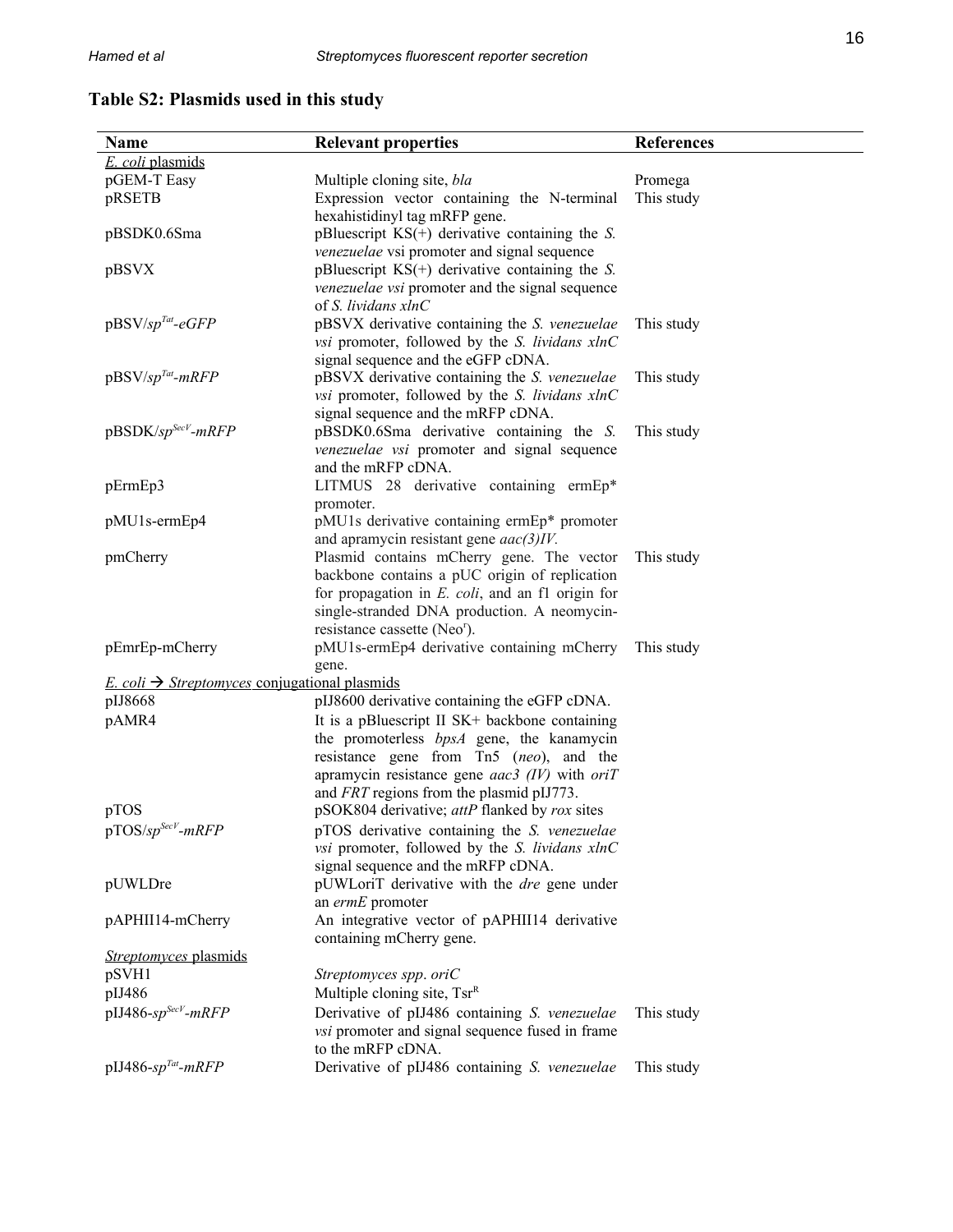| Hamed et al                        | Streptomyces fluorescent reporter secretion                                                                                                    |            |  |
|------------------------------------|------------------------------------------------------------------------------------------------------------------------------------------------|------------|--|
|                                    | <i>vsi</i> promoter and <i>xlnC</i> signal sequence fused in<br>frame to the mRFP cDNA.                                                        |            |  |
| $pIJ486$ -sp <sup>SecV</sup> -eGFP | Derivative of pIJ486 containing <i>S. venezuelae</i> This study<br><i>vsi</i> promoter and signal sequence fused in frame<br>to the eGFP cDNA. |            |  |
| pIJ486-s $p^{Tat}$ -eGFP           | Derivative of pIJ486 containing S. venezuelae<br><i>vsi</i> promoter and $xlnC$ signal sequence fused in<br>frame to the eGFP cDNA.            | This study |  |